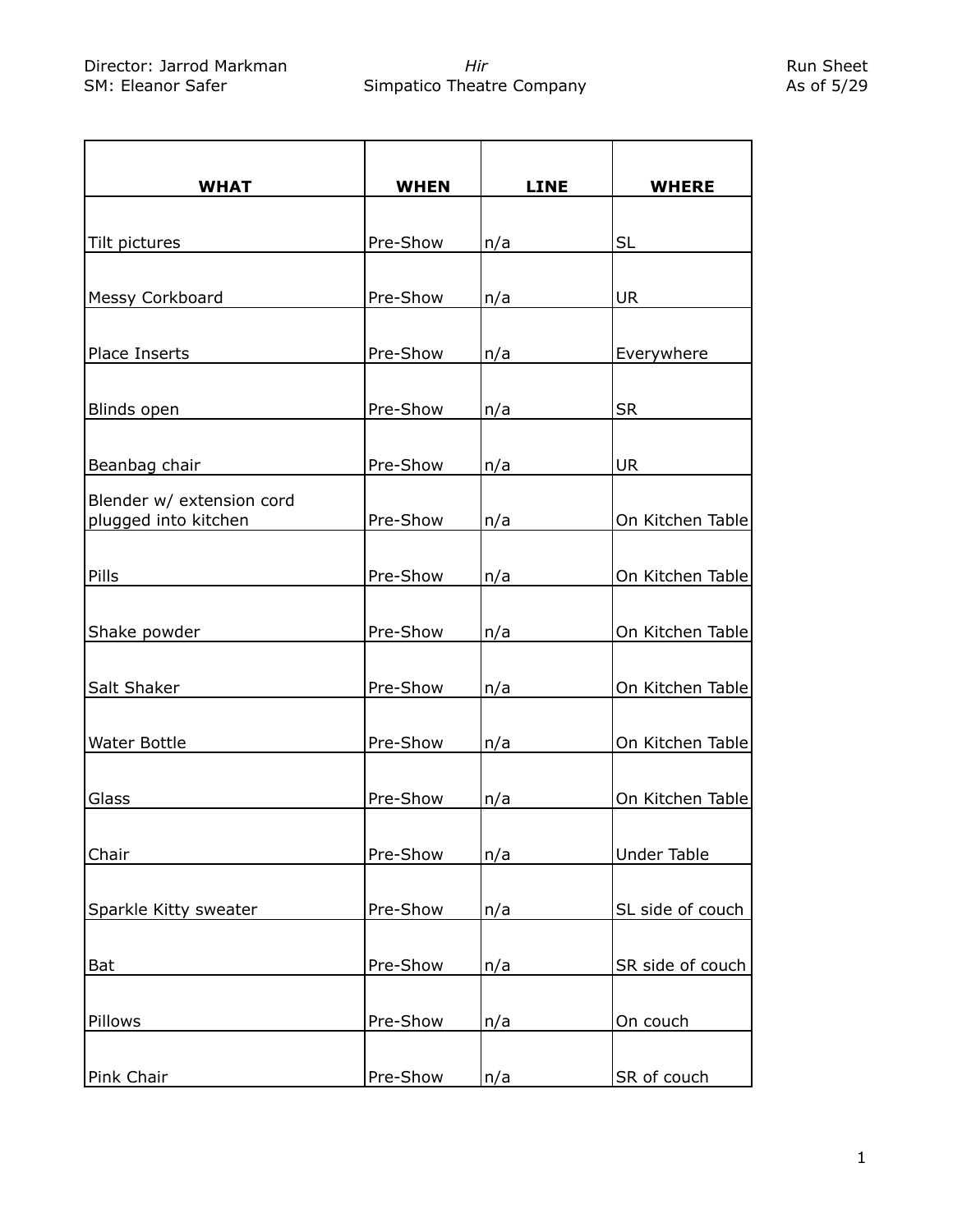Run Sheet As of 5/29

| Black and pink shoes                  | Pre-Show | n/a | DS of couch                     |
|---------------------------------------|----------|-----|---------------------------------|
| Cardboard box w/ laundry &<br>padding | Pre-Show | n/a | SR of TV                        |
| Laundry basket                        | Pre-Show | n/a | SL of TV                        |
| <b>Water Bottle</b>                   | Pre-Show | n/a | Counter by<br>Fridge            |
| Coffee Pot                            | Pre-Show | n/a | Counter by<br>Fridge            |
| Wooden Spoon                          | Pre-Show | n/a | Counter by<br>Fridge            |
| Pepper shaker                         | Pre-Show | n/a | Counter by<br>Fridge            |
| 2 Flashlights                         | Pre-Show | n/a | Counter by<br>Fridge            |
| Purse                                 | Pre-Show | n/a | Hanging on<br>cabinet by fridge |
| <b>Water Bottle</b>                   | Pre-Show | n/a | <b>SR Counter</b>               |
| Spray bottle                          | Pre-Show | n/a | <b>Under Sink</b>               |
| Duster                                | Pre-Show | n/a | <b>Backstage</b>                |
| Polish                                | Pre-Show | n/a | <b>Under Sink</b>               |
| Jar of photos                         | Pre-Show | n/a | On Fridge                       |
| Radio                                 | Pre-Show | n/a | On Fridge                       |
| Plant                                 | Pre-Show | n/a | On Fridge                       |
| Classroom pointer                     | Pre-Show | n/a | On Fridge                       |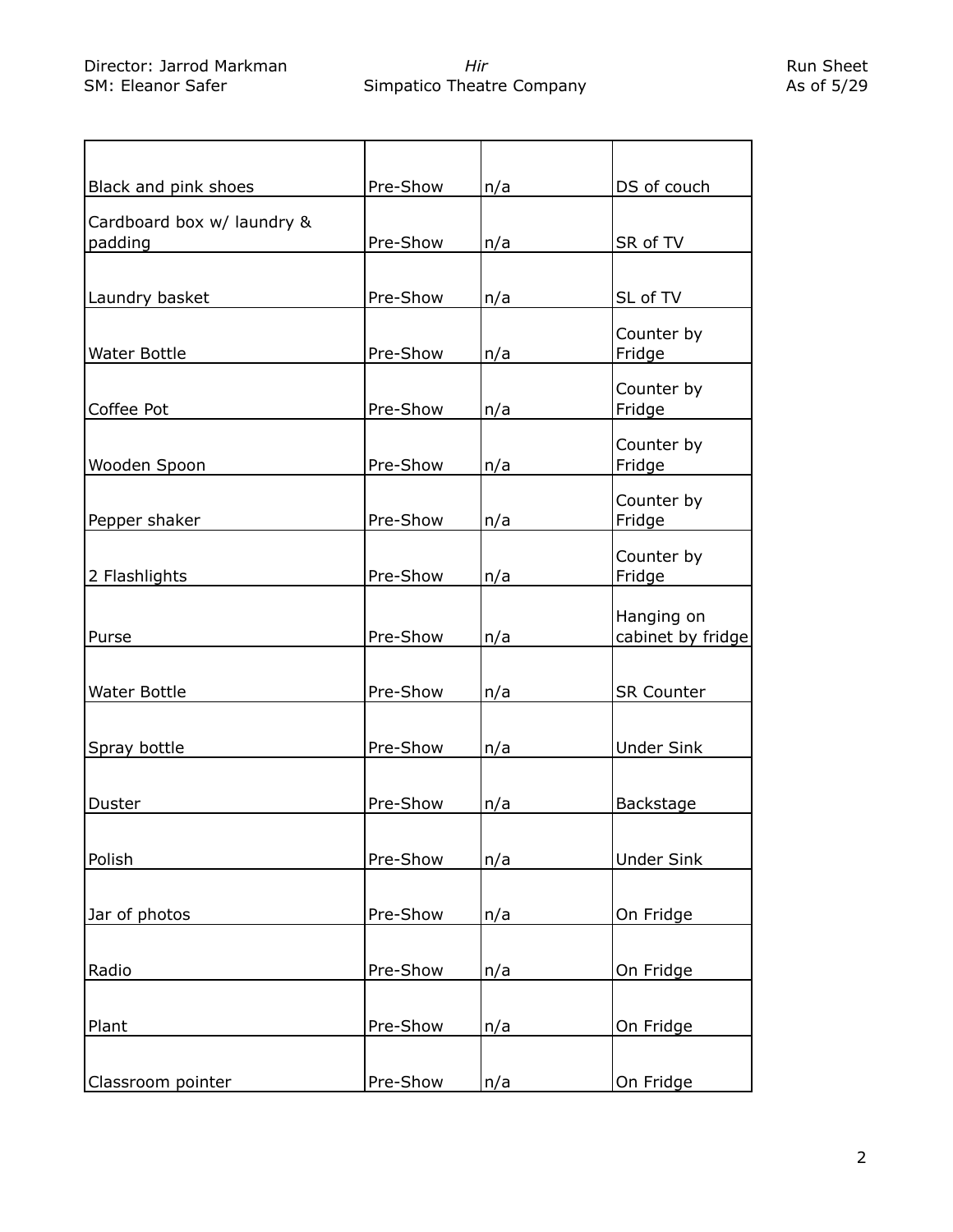| Keys                       | Pre-Show     | n/a | On Fridge        |
|----------------------------|--------------|-----|------------------|
|                            |              |     |                  |
| Sunglasses                 | Pre-Show     | n/a | On Fridge        |
|                            |              |     |                  |
|                            |              |     |                  |
| Christmas lights           | Pre-Show     | n/a | In Fridge        |
|                            |              |     |                  |
| Chair                      | Pre-Show     | n/a | On Coffee Table  |
|                            |              |     | US of Coffee     |
| Chair                      | Pre-Show     | n/a | Table            |
|                            |              |     |                  |
|                            |              |     |                  |
| <b>Straws</b>              | Pre-Show     | n/a | In oven          |
|                            |              |     |                  |
| Other junk                 | Pre-Show     | n/a | In oven          |
|                            |              |     |                  |
| Pink bulb                  | Pre-Show     | n/a | Kitchen Light    |
|                            |              |     |                  |
|                            |              |     |                  |
| Laundry                    | Pre-Show     | n/a | Everywhere       |
|                            |              |     |                  |
| 2 piles of laundry         | Intermission | n/a | Back of couch    |
|                            |              |     | In laundry       |
| Bat                        | Intermission | n/a | basket US        |
|                            |              |     |                  |
| Cardboard box w/ padding & |              |     |                  |
| folded laundry             | Intermission | n/a | US of TV         |
|                            |              |     |                  |
| Sheets for making of bed   | Intermission | n/a | SR of TV         |
|                            |              |     |                  |
| Kitchen Table              | Intermission | n/a | In Kitchen       |
|                            |              |     |                  |
|                            |              |     |                  |
| 3 Regular Chairs           | Intermission | n/a | At kitchen table |
|                            |              |     | DS at kitchen    |
| Pink Chair                 | Intermission | n/a | table            |
|                            |              |     |                  |
|                            |              |     |                  |
| Salt & Pepper shaker       | Intermission | n/a | Kitchen Table    |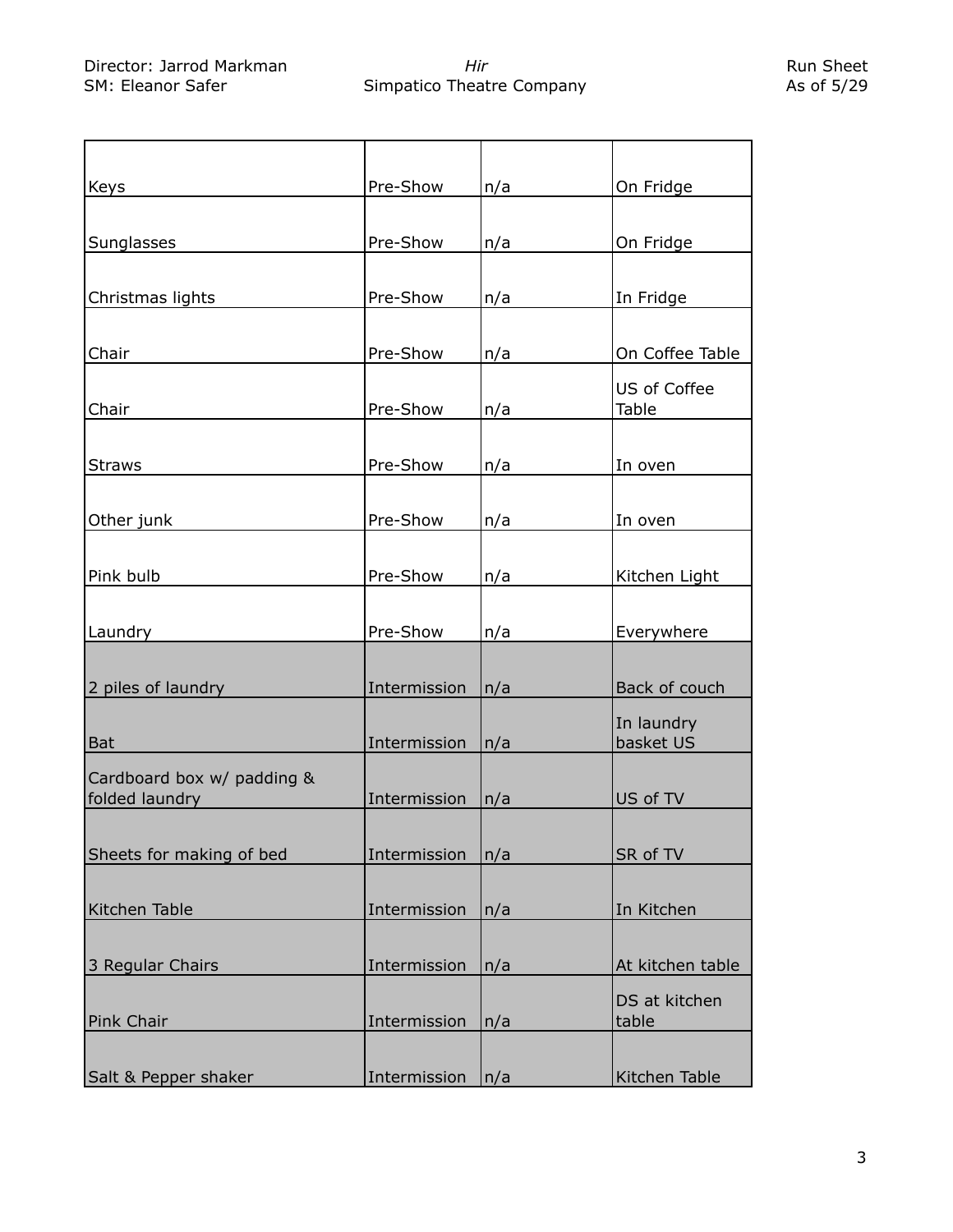| pile of laundry w/ dresses for<br>shadow puppetry    | Intermission | n/a                       | Kitchen Table        |
|------------------------------------------------------|--------------|---------------------------|----------------------|
| Computer                                             | Intermission | n/a                       | Kitchen Table        |
| Blender (plugged in) w/ shake<br>stuff               | Intermission | n/a                       | On Far SR<br>counter |
| Change bulb to yellow                                | Intermission | n/a                       | Kitchen Light        |
| Makeup in box                                        | Intermission | n/a                       | <b>Backstage</b>     |
| Kitchen Table/Coffee Table switch<br>places          | Intermission | n/a                       | n/a                  |
| Purse (w/ brochure), Keys,<br>Sunglasses, & Lunchbox | Intermission | n/a                       | Backstage            |
| Beanbag chair                                        | Intermission | n/a                       | <b>UR</b>            |
| <b>Blanket folded</b>                                | Intermission | n/a                       | on couch             |
| Untilt pictures                                      | Intermission | n/a                       | <b>SL</b>            |
| Remove inserts                                       | Intermission | n/a                       | Everywhere           |
| Switch out corkboard                                 | Intermission | n/a                       | <b>UR</b>            |
| <b>Blinds half closed</b>                            | Intermission | n/a                       | <b>SR</b>            |
| Hand Eppchez! banjo                                  | Act 2/P65    | "Drink"                   | UC                   |
| Hand Marcia makeover kit                             | Act 2/P78    | "Whole family"            | UC                   |
| Hand Marcia rainbow wig                              | Act 2/P79    | "Absolutely<br>Not"       | UC                   |
| Hand Marcia baby jane wig                            | Act 2/P79    | "Score"                   | UC                   |
| Hand Marcia Pink Wig                                 | Act 2/P79    | "leave that wig<br>there" | UC                   |